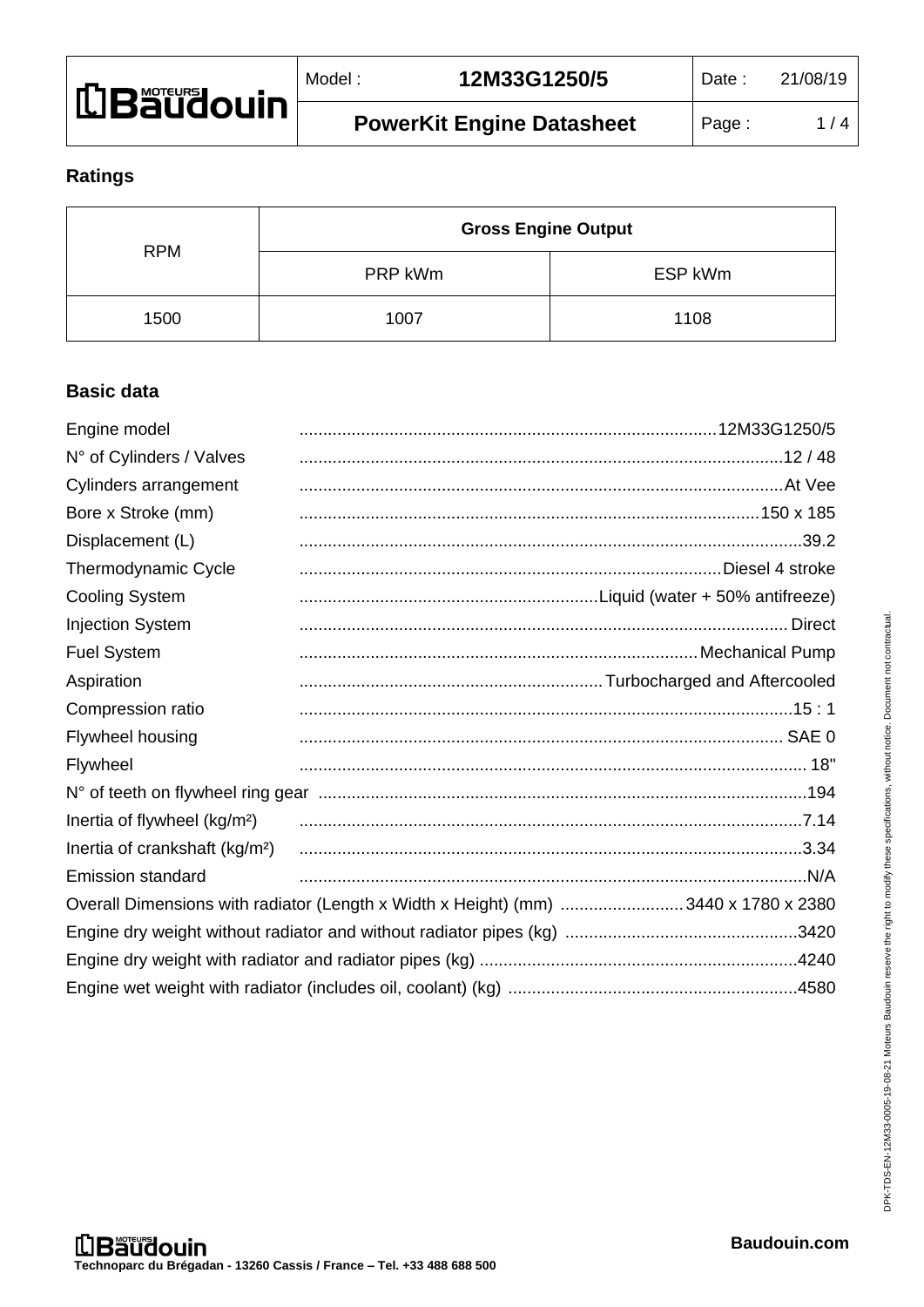| <b>LBaudouin</b> | Model : | 12M33G1250/5                     | Date : | 21/08/19 |
|------------------|---------|----------------------------------|--------|----------|
|                  |         | <b>PowerKit Engine Datasheet</b> | Page:  | 2/4      |

#### **Air intake system**

## **Aftercooling system**

# **Lubrication system**

| Max. oil temperature (°C) manufacture (000 minimum contracto contracto manufacture (000 minimum contracto mini |  |
|----------------------------------------------------------------------------------------------------------------|--|
| Oil flow (L/min) 2392                                                                                          |  |
|                                                                                                                |  |
|                                                                                                                |  |

# **Heat balance test data (with ambient temperature 28 °C)**

|--|--|

# **Exhaust system**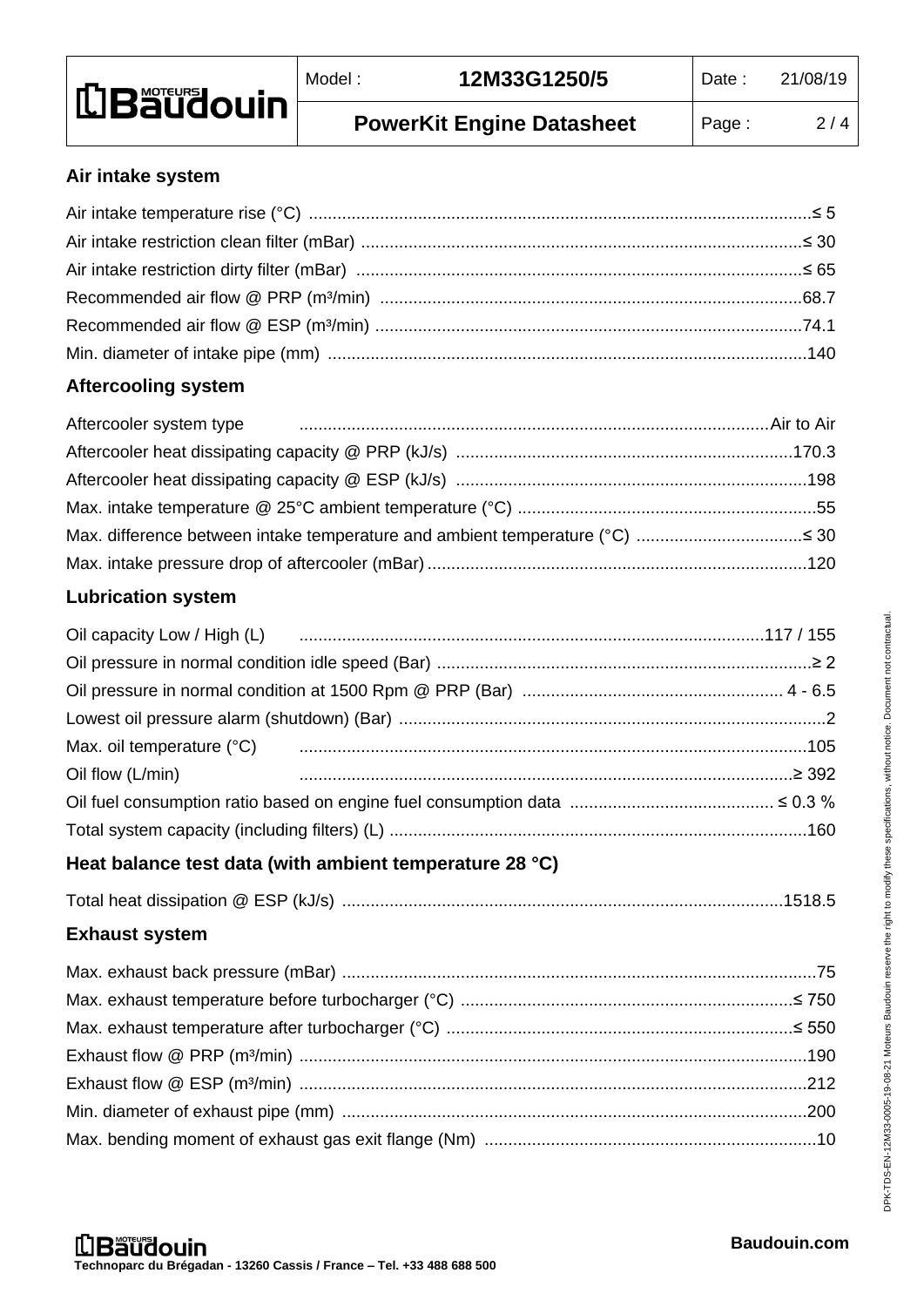### **Cooling system with Made in EU radiator**

| Radiator type |                                                               |
|---------------|---------------------------------------------------------------|
| Fan type      | Electric driven pusher - 2 x 18.5 kWe 400 Vac 1450 Rpm motors |
|               |                                                               |
|               |                                                               |
|               |                                                               |
|               |                                                               |
|               |                                                               |
|               |                                                               |
|               |                                                               |
|               |                                                               |

## **Fuel system**

| Governor |  |
|----------|--|
|          |  |
|          |  |
|          |  |
|          |  |
|          |  |
|          |  |
|          |  |

#### **Electrical system**

| Starter power (kW) |  |
|--------------------|--|
|                    |  |
|                    |  |
|                    |  |
|                    |  |
|                    |  |
|                    |  |
|                    |  |

<sup>&</sup>lt;sup>1</sup> The indicated value is for an engine tested at 100% PRP, in an open condition, without an enclosure or container, without any airflow obstruction in the front of the radiator, with free exhaust gas exit and with the engine thermostatic valve in its full open condition, without a closing plate present.

<sup>&</sup>lt;sup>2</sup> Engines used in emergency standby application or application that require immediate start under load, must be equipped with coolant heaters. Baudouin recommend heaters installation to be executed by providing constant coolant circulation across all the engine components. Two heaters are required for V-type engines, one per each side.